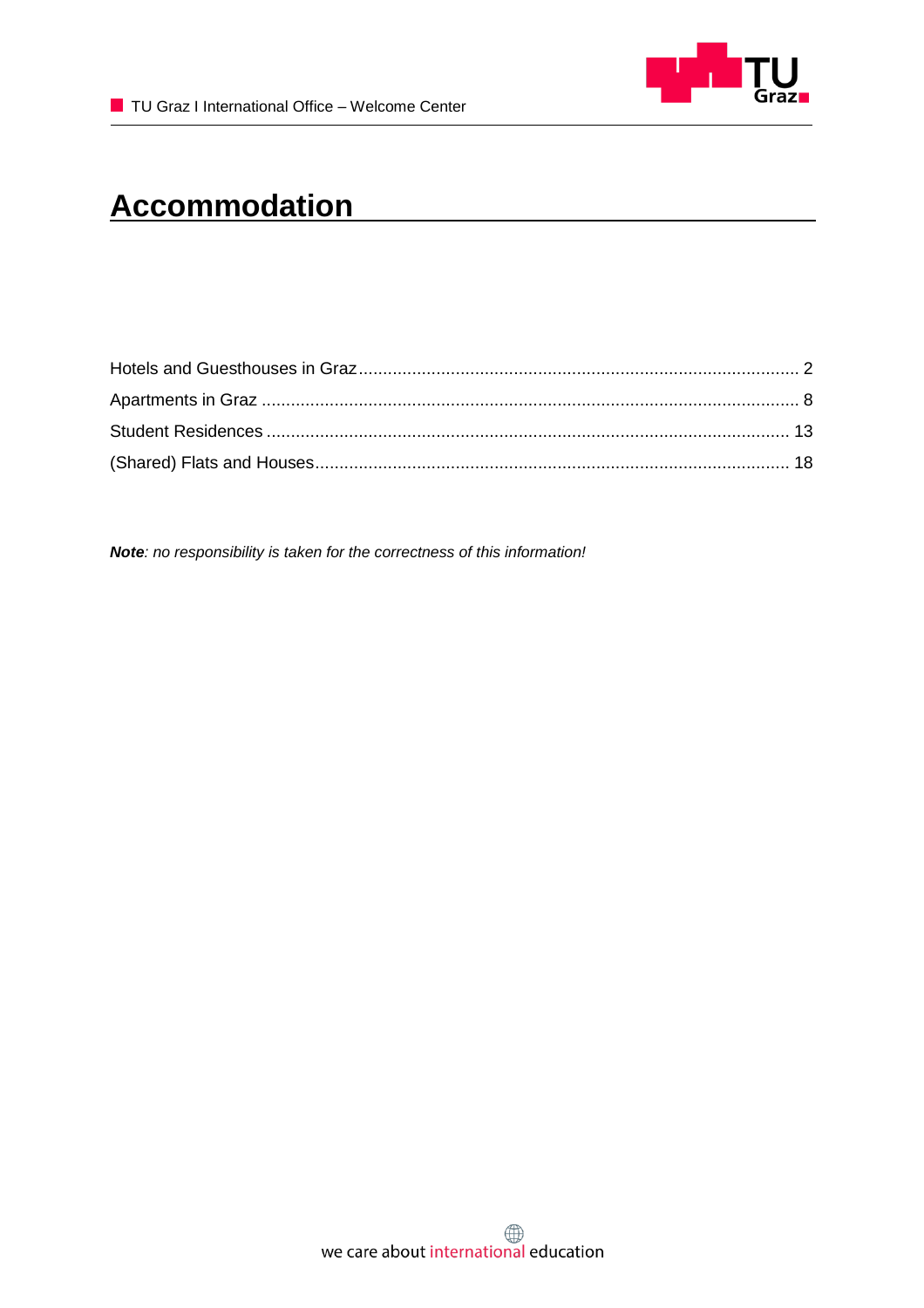

## <span id="page-1-0"></span>**Hotels and Guesthouses in Graz**

**Hotels marked with \*** offer special discounts for people affiliated with TU Graz and only institutes or service departments can make bookings under these conditions. If you are a guest of the TU Graz and you have to pay the hotel bill by yourself, please ask your host to make the **reservation** for you to get the TU Graz price.

As **prices are subject to change** we kindly ask you to refer directly to the hotel websites as well as booking platforms for the pricing. Please note that in any case it is advisable to **double-check the rates** that you may find on booking platforms directly with the hotel, as they sometimes offer discounts if you ask directly.

**Graz Tourism:** <https://www.graztourismus.at/en/accommodation-packages/accommodation>

## **Near Campus Inffeldgasse**

**Star Inn Hotel** Waltendorfer Gürtel 8-10, 8010 Graz Phone: +43 316 826300 <https://starinnhotels.com/en/star-inn-hotel-premium-graz/>

**Hotel Landhaus Johannes** Münzgrabenstraße 87, 8010 Graz Phone: +43 316 82 33 43 / +43 664 549 10 49 <http://www.hotel-landhausjohannes.at/english/>

**Amedia Luxury Suites\*** Evangelimanngasse 6, 8010 Graz Phone: +43 316 258555 <https://amediahotels.com/de/oesterreich/graz-luxury-suites/>

**Hotel Roomz Graz\*** Conrad-von-Hötzendorf Straße 92-96, 8010 Graz Phone: +43 316 9020 90 <https://www.roomz-hotels.com/en/roomz-graz>

**Gästehaus Lechner** Untere Teichstraße 2, 8010 Graz Phone: +43 316 47 47 92 <http://www.lechner-gaestehaus.at/>

**Hotel Garni "Der Marienhof"** Waltendorfer Hauptstraße 81, 8010 Graz Phone: +43 316 429842 <https://www.dermarienhof.at/>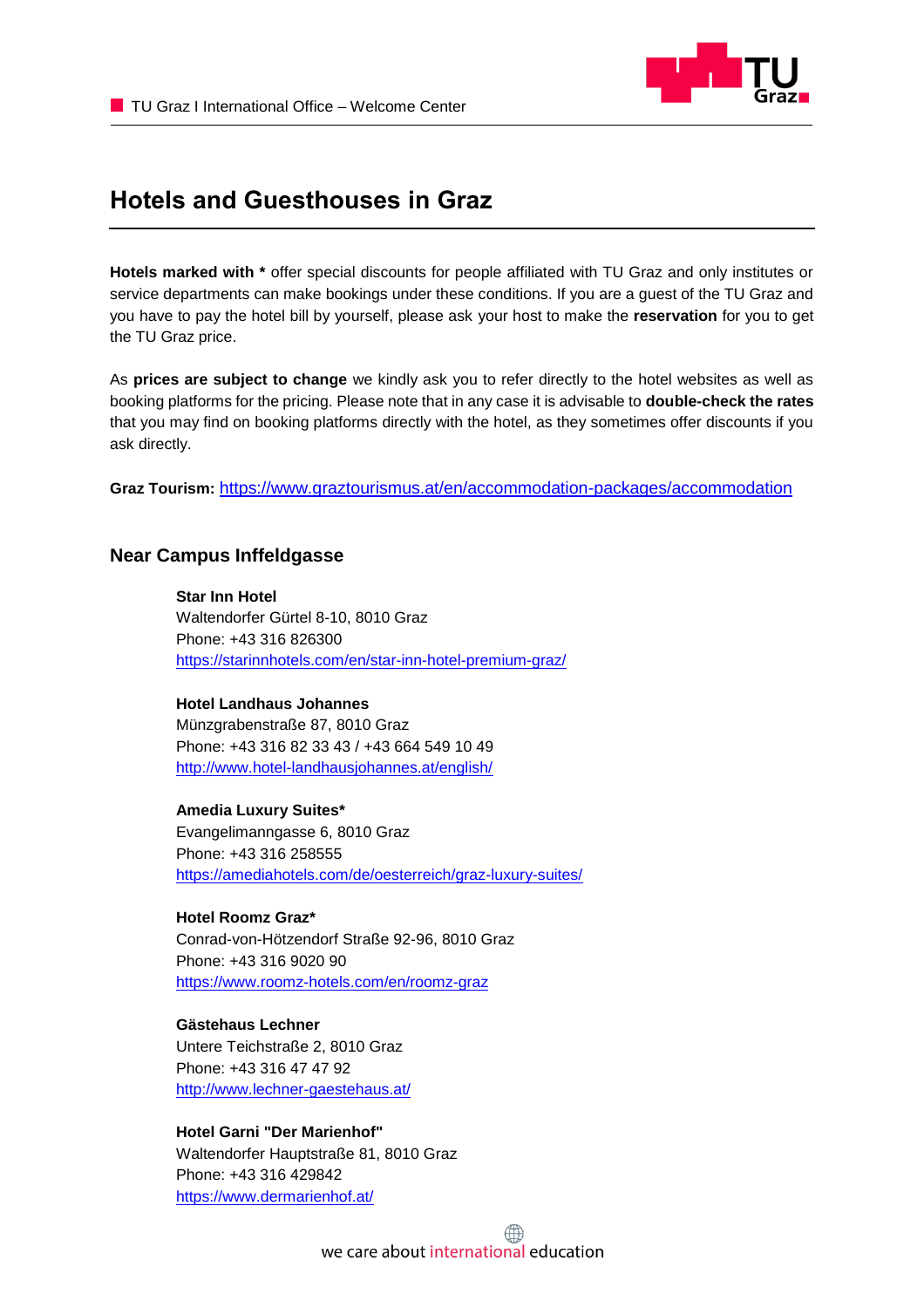

## **Graz City Centre**

#### **Erzherzog Johann\***

Sackstraße 3-5, 8010 Graz Phone: +43 316 811616 <https://www.erzherzog-johann.com/en/>

#### **Hotel zum Dom\***

Bürgergasse 14, 8010 Graz Phone: +43 316 824800 <https://www.domhotel.co.at/en/>

#### **Schlossberghotel\***

Kaiser-Franz-Josef Kai 30, 8010 Graz Phone: +43 316 80 700 <https://schlossberghotel.at/en/>

#### **Hotel Mariahilf**

Mariahilfstraße 9, [Phone: +43 \(0\) 316 71 31 63](tel:0043316713163) <https://hotelmariahilf.at/?lang=en>

#### **Lend Hotel** Grüne Gasse 2, 8020 Graz

Phone: +43 316 71 70 00 <https://lendhotel.at/en/>

#### **NH Graz City**

Karmeliterplatz 4a, 8010 Graz Phone: +43 316 812 300 - 0 <https://www.nh-hotels.com/hotel/nh-graz-city>

#### **Aiola Living Hotel**

Landhausgasse 5, 8010 Graz Phone: +43 316 811 911 <https://aiolaliving.com/en/the-rooms/overview/>

## **Hotel Gollner\***

Schlögelgasse 14, 8010 Graz Phone: +43 316 8225210 <https://www.hotelgollner.com/en/>

## **Parkhotel\***

Leonhardstraße 8, 8010 Graz Phone: +43 316 3630 0 <https://www.parkhotel-graz.at/en/>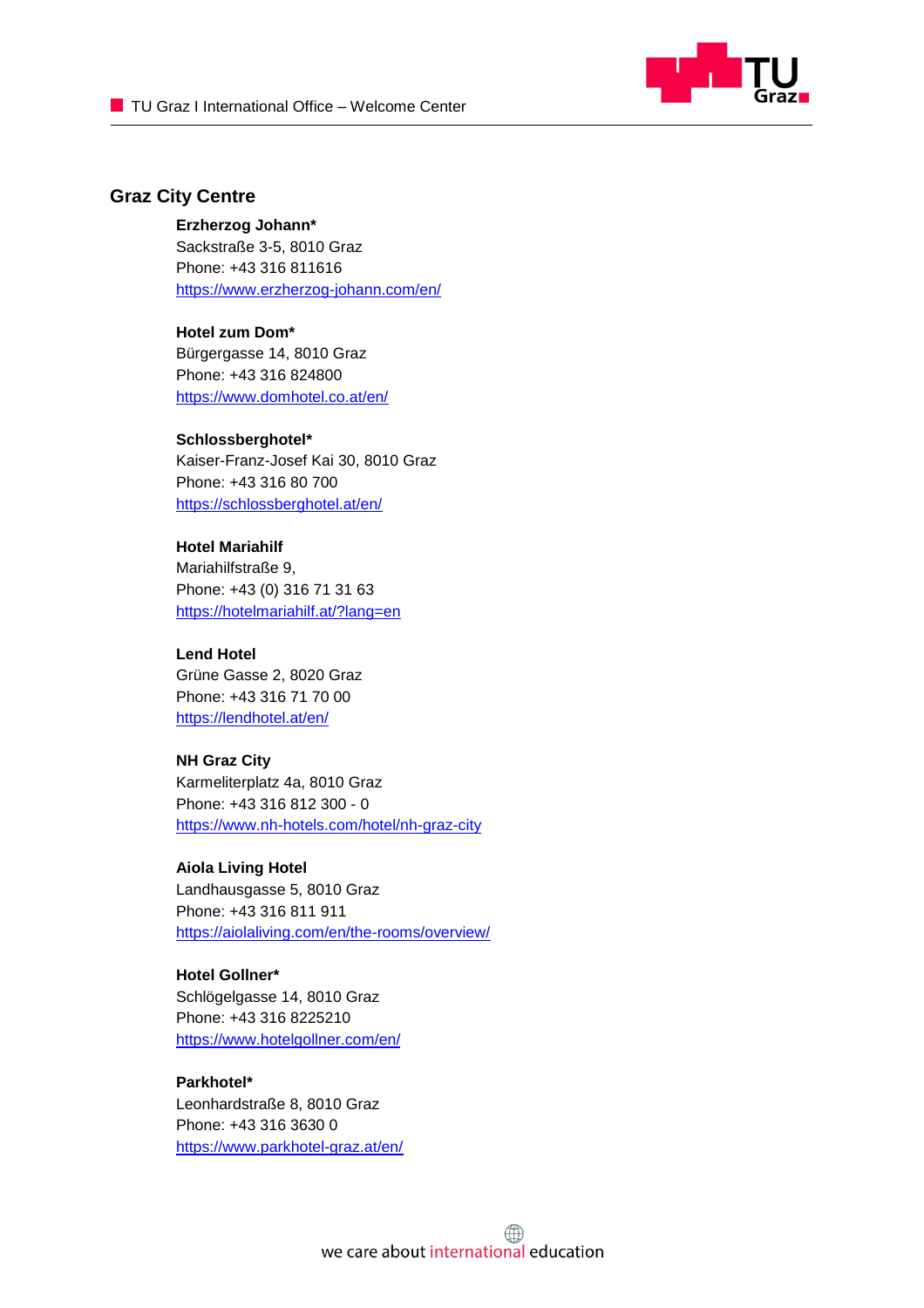

**Augartenhotel\*** Schönaugasse 53, 8010 Graz Phone: +43 316 20 800 <http://www.augartenhotel.at/en/>

**Hotel & Apartments Rückert** Rückertgasse 4, 8010 Graz Phone: +43 316 32 30 31 <https://www.rueckert.at/en>

**Hotel Mercure Graz City\*** Lendplatz 36-37, 8020 Graz Phone: +43 316 7514050 <https://all.accor.com/hotel/5742/index.en.shtml>

**Hotel Feichtinger\*** Lendplatz 1a, 8020 Graz Phone: +43 316 724 100 <https://www.hotel-feichtinger.at/>

**Hotel Weitzer\*** Grieskai 12-16, 8020 Graz Phone: +43 316 703 400 https://hotelweitzer.com/en/

**Hotel Wiesler\*** Grieskai 4-8, 8020 Graz Phone: +43 316 7066 0 <https://grandhotelwiesler.com/en/>

**Hotel ibis budget Graz City**

Neubaugasse 11, 8020 Graz Phone: +43 316 764400 [https://all.accor.com/hotel/5107/index.de.shtml?dateIn=2022-02-](https://all.accor.com/hotel/5107/index.de.shtml?dateIn=2022-02-24&nights=1&compositions=1&stayplus=false#origin=ibis) [24&nights=1&compositions=1&stayplus=false#origin=ibis](https://all.accor.com/hotel/5107/index.de.shtml?dateIn=2022-02-24&nights=1&compositions=1&stayplus=false#origin=ibis)

#### **Privatzimmer Kaufmann**

Wielandgasse 32/3, 8010 Graz Phone: +43 664 25 79 529 E-Mail: [kaufmann.bri@gmail.com](mailto:kaufmann.bri@gmail.com)

**Fleischerei – Gästehaus Moßhammer\* (until end of summer term 2021)** Zinzendorfgasse 12, 8010 Graz Phone: +43 316 31 91 95 Mobile phone: +43 676 955 39 60 <https://www.mosshammer.at/gaestehaus/>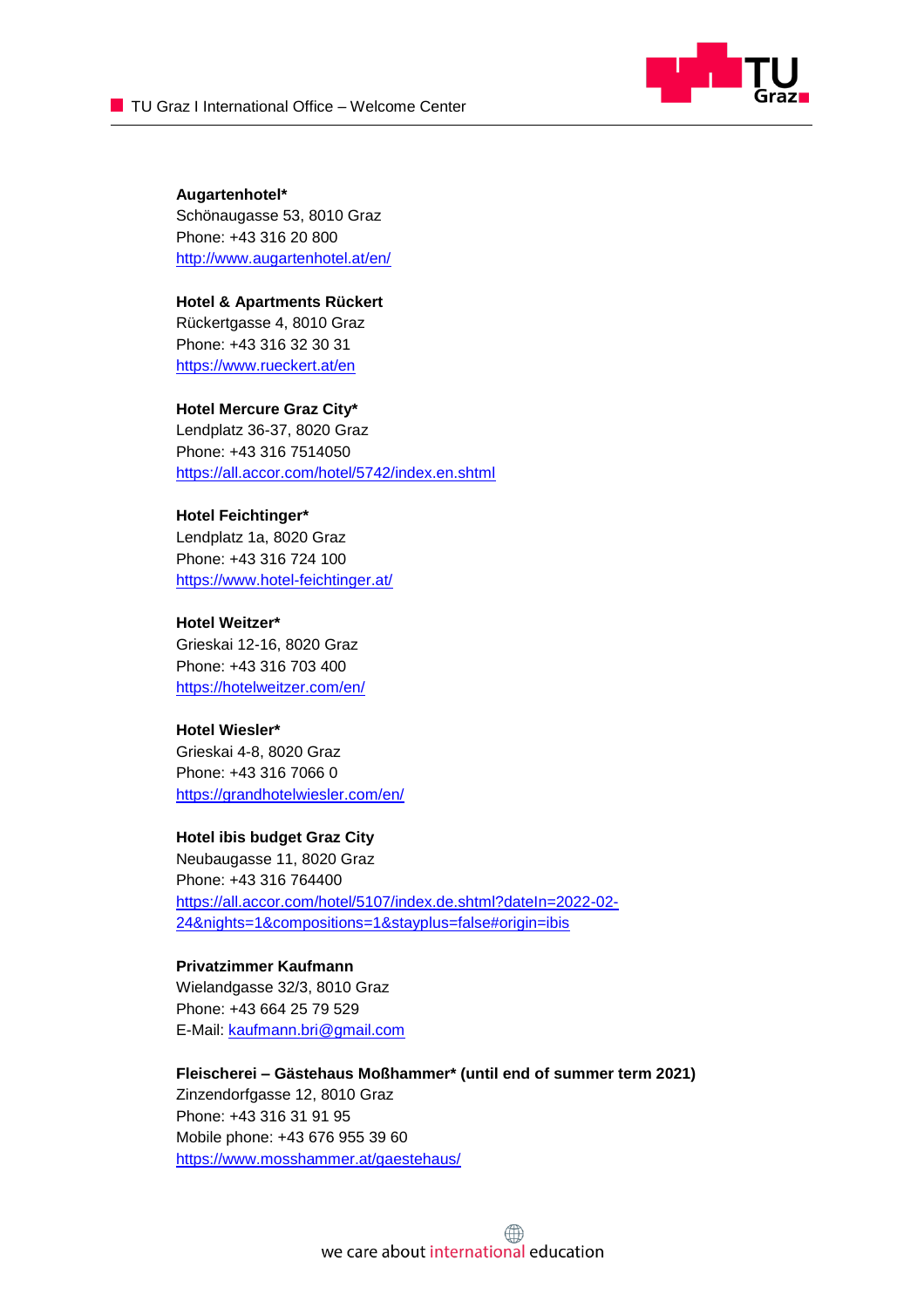

**Haus Mobene Hotel Garni** Kastellfeldgasse 14, 8010 Graz Phone: +43 664 6402598 <https://www.hotel-in-graz.com/en/>

## **In the West of Graz**

#### **Best Western – Hotel Drei Raben**

Annenstrasse 43, 8020 Graz Phone: +43 316 71 26 86 [https://www.dreiraben.at/index\\_en.aspx](https://www.dreiraben.at/index_en.aspx)

#### **B&B Hotel Graz-Hbf**

Annenstraße 58-60, 8020 Graz Phone +43 316 890861 <https://www.hotel-bb.com/en/hotel/graz-hbf>

#### **Hotel ibis Graz**

Europaplatz 12 8020 Graz Phone: +433167780 [https://all.accor.com/hotel/1917/index.de.shtml?dateIn=2022-02-](https://all.accor.com/hotel/1917/index.de.shtml?dateIn=2022-02-24&nights=1&compositions=1&stayplus=false#origin=ibis) [24&nights=1&compositions=1&stayplus=false#origin=ibis](https://all.accor.com/hotel/1917/index.de.shtml?dateIn=2022-02-24&nights=1&compositions=1&stayplus=false#origin=ibis)

#### **Hotel Daniel\***

Europaplatz 1, 8020 Graz Phone: +43 316 711 080 <https://hoteldaniel.com/en/>

#### **A&O Graz Hauptbahnhof**

Eggenberger Straße 7, 8020 Graz Phone: +43 316 570 162 37 00 <https://www.aohostels.com/en/graz/graz-hauptbahnhof/>

#### **IntercityHotel Graz**

Finkengasse 2 8020 Graz Phone: +43 316 2311160 <https://www.intercityhotel.com/en/hotels/all-hotels/austria/graz/intercityhotel-graz>

#### **JUFA Gästehaus Graz City**

Idlhofgasse 74, 8020 Graz Phone: +43 316 7083 210 <https://www.jufahotels.com/hotel/graz/>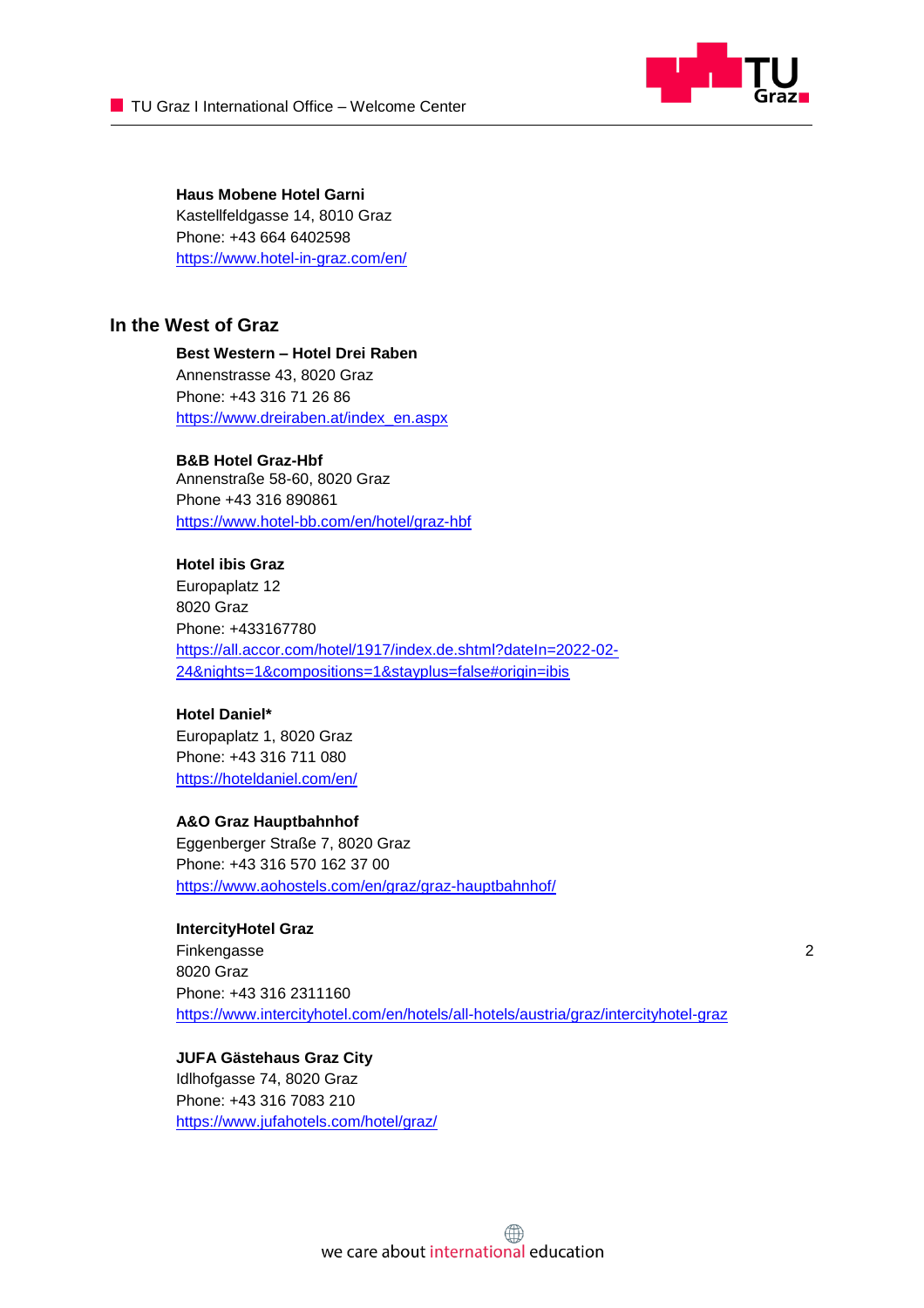

#### **Pension Steinbichler**

Gaisbergweg 7, 8020 Graz Phone: +43 316 585547 <https://www.pension-steinbichler.at/Zimmer.html>

## **In the North of Graz**

#### **Hotel Novapark**

Fischeraustrasse 22, 8051 Graz Phone: [+43 316 68 2010 0](tel:+433166820100)  <https://www.novapark.at/>

#### **Pension Scherwirt**

Stattegger Straße 135, 8045 Graz-Andritz Phone: +43 316 691169 <https://www.scherwirt.at/en/home>

#### **Johanneshof**

Rotmoosweg 7, 8045 Graz Phone: +43 316 21 51 04 <https://www.johanneshof-andritz.at/gaestezimmer/>

#### **Gästehaus Plank**

Mariatrosterstrasse 351, 8044 Graz Phone: +43 316 39 13 14 / +43 664 22 3 44 88 <http://www.plank.st/?site=1&lang=eng>

#### **Privatpension Stampfl**

Statteggerstr. 166, 8046 Graz Phone: +43 664 1450813

#### **Pension Günther**

Radegunderstrasse 144, 8045 Graz Phone: +43 316 69 19 60 <http://pension-gunther.graz-austria-hotels.com/en/>

## **Gasthof Pachler "zum Schmiedwirt"**

Weinzödl 44, 8046 Graz-St.Veit Phone +43 316 695 714 <https://gasthof-pachler.at/>

## **In the South of Graz**

#### **Hotel Wasserpalast**

Liebenauer Hauptstraße 276, 8041 Graz Phone: +43 316 402917 <http://www.wasserpalast.at/>

we care about international education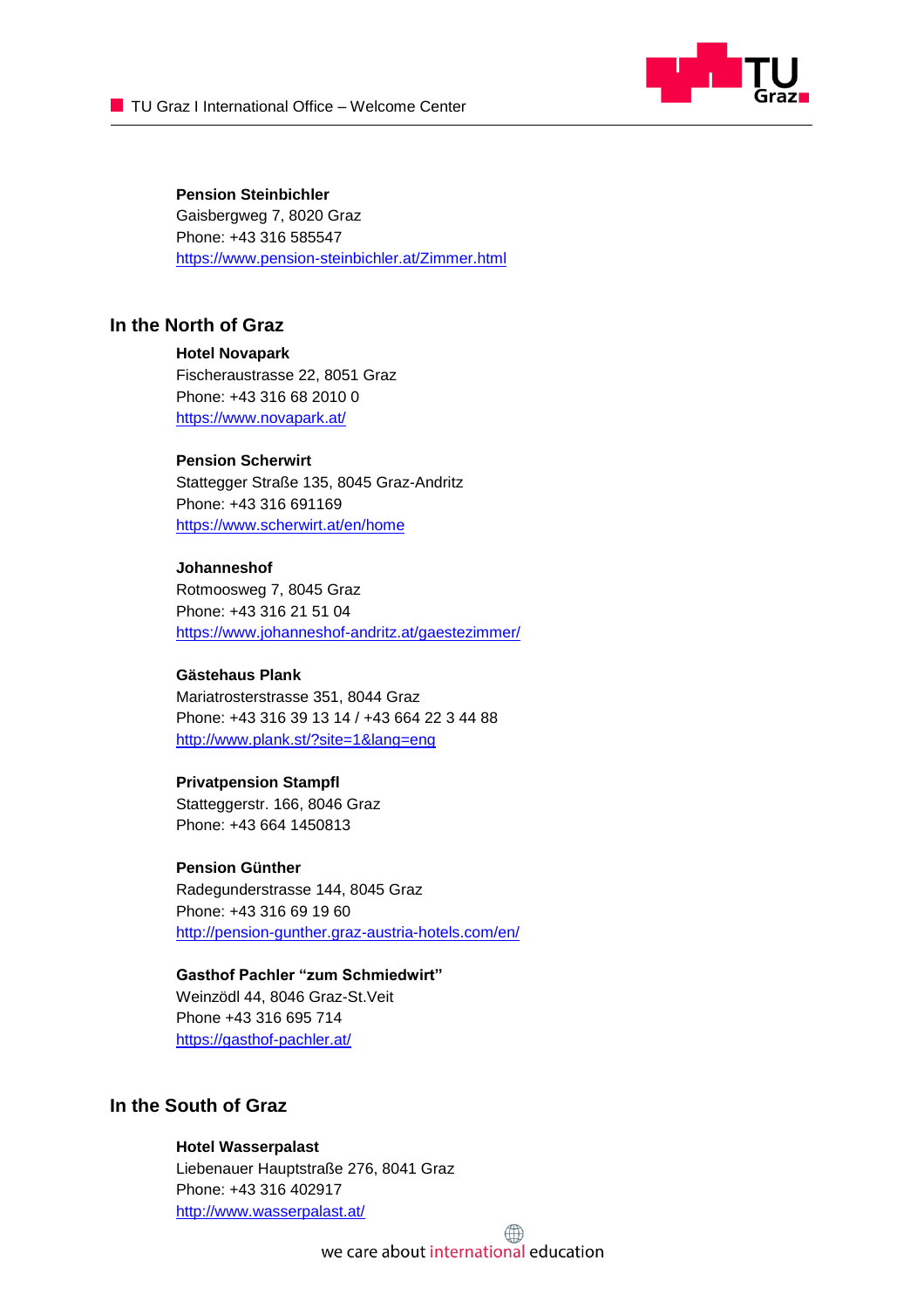

**Pension Winter** Bundesstr 89, 8077 Gössendorf Phone: +43 316 40 20 41 <http://www.pension-winter.at/>

**B&B Hotel Graz City-Süd** Gmeinstraße 8, 8055 Graz Phone: +43 316 244 109 -0 <https://www.hotel-bb.com/en/hotel/graz-city-sud>

**Green Business am Hotel am Mühlengrund\*** Am Mühlengrund, 8074 Raaba Phone: +43 316 403 101 <https://www.greenbusinesshotel.at/>

#### **Harrys Home Graz**

Pachern Hauptstraße 95, 8075 Hart bei Graz Phone: +43 316 49 39 00 https://www.harrys-home.com/hart-bei-graz/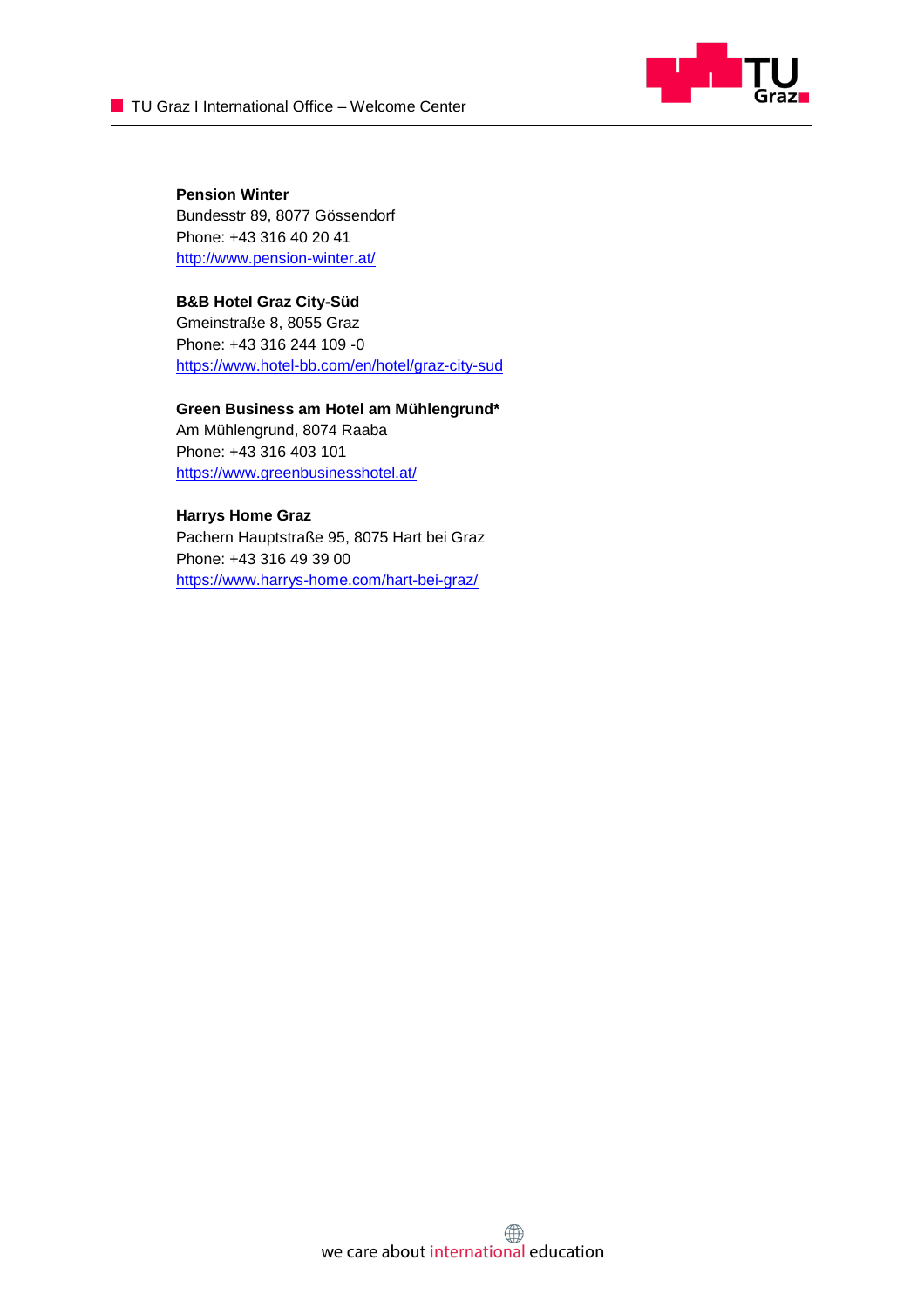

## <span id="page-7-0"></span>**Apartments in Graz**

As **prices are subject to change** we kindly ask you to refer directly to the apartment websites as well as booking platforms for the pricing. Please note that in any case it is advisable to **double-check the rates** that you may find on booking platforms directly with the apartment company, as they sometimes offer discounts if you ask directly.

**Gästehaus der TU Graz / Guesthouse of TU Graz** Hilmteichstraße 104, 8010 Graz Contact: Ms Denise KRAMER (Operatives Facility Management) Phone: +43 316 873-6551 E-Mail: guesthouse@tugraz.at [www.tugraz.at/go/guesthouse](http://www.tugraz.at/go/guesthouse)

#### **OeAD housing**

Venues in "Moserhofgasse", "Steyrergasse", "Zinzendorfgasse" or "Neubaugasse" Office: Zinzendorfgasse 19, 8010 Graz Phone: +43 316 890 [300 9001](tel:+433168903009001) E-Mail: [housing-graz@oead.at](mailto:housing-graz@oead.at) <https://www.oeadstudenthousing.at/en/accommodation/graz/>

**Airbnb:** <https://www.airbnb.at/>

**Graz Tourismus:** <https://www.graztourismus.at/en/accommodation-packages/accommodation>

## **Near Campus Inffeldgasse**

**Appartement Barbara Johannes** Münzgrabenstraße 101 und 122, 8010 Graz Phone: +43 316 82 22 85 <http://www.johannes-graz.at/appartements.html>

#### **Hotel Landhaus Johannes**

Münzgrabenstraße 87, 8010 Graz Phone: +43 316 82 33 43 / +43 664 5 49 10 49 <http://www.hotel-landhausjohannes.at/zimmer/>

#### **Apartments Egger**

Schützenhofgasse 15 (ground floor), 8010 Graz Phone: +43 699 122 90 307 <https://apartment-graz.com/index.php/home/lang/en>

**Rafael Kaiser – Apartments (Arndtgasse or Fischergasse)** Phone: [+43 1 4022 604](tel:+14022604) <https://www.rafaelkaiser.com/en/apartments-graz/>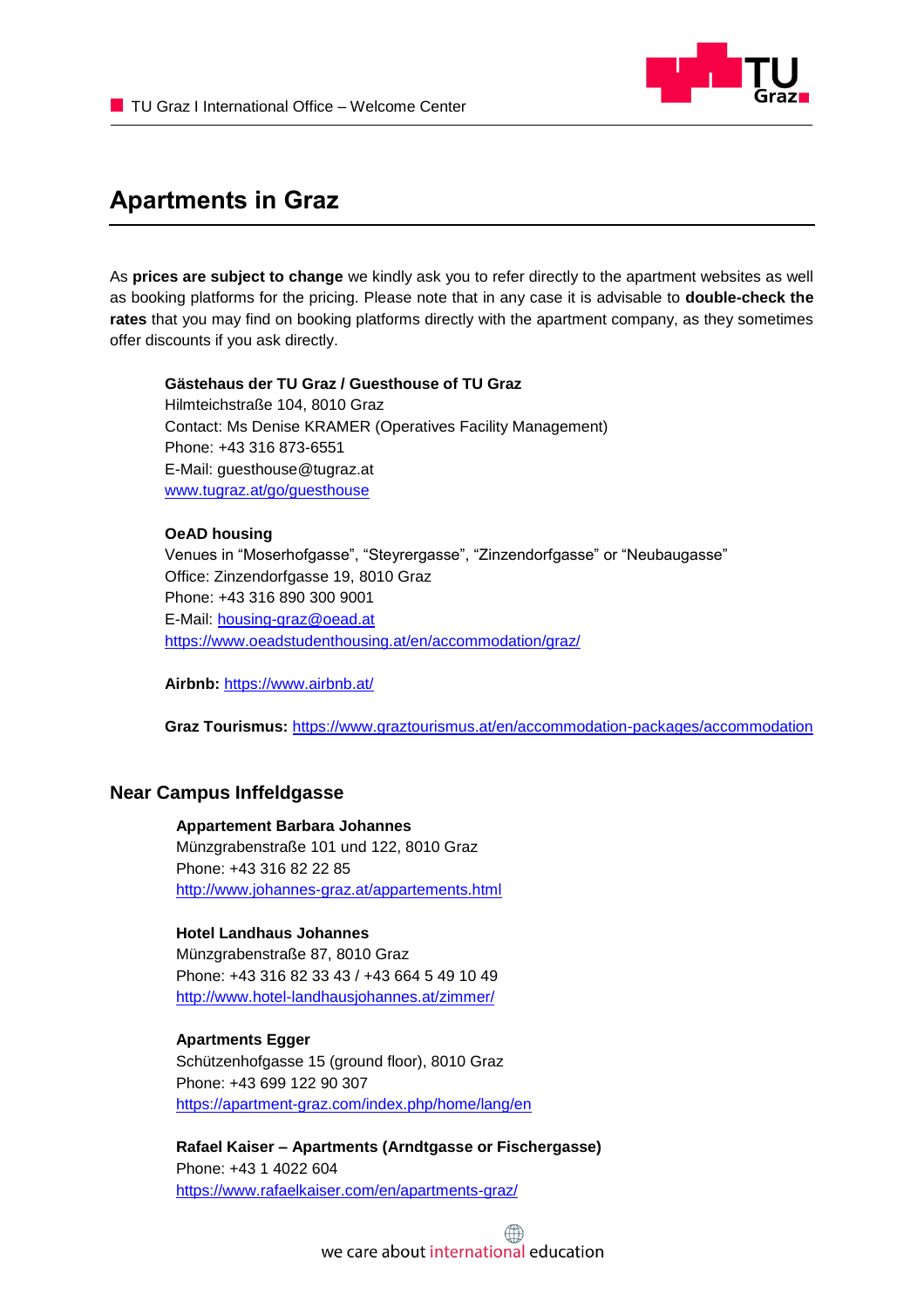

## **Penthouse am Park**

Sandgasse 23, 8010 Graz Phone: +43 650 6990010 <http://penthouse-am-park.graz-austria-hotels.com/de/> 10% discount for TU Graz guests by booking via email: [info@shbg.at](mailto:info@shbg.at)

## **Graz City Centre**

**HSG 10** Hans-Sachs-Gasse 10, 8010 Graz Phone: +43 699 14 14 1022 <https://www.hsg10.at/>

#### **Haus Mobene Hotel Garni**

Kastellfeldgasse 14, 8010 Graz Phone: +43 664 6402598 <https://www.hotel-in-graz.com/en/>

#### **Grazer Altstadtappartement**

Dreihackengasse 45 (top floor), 8020 Graz Phone: +43 664 1783930 <http://www.grazer-altstadt-appartement.at/>

#### **CC Apartments**

Gleisdorfergasse 9 (top floor), 8010 Graz Phone: +43 699 8143 8173 / +43 664 133 8 131 [http://www.ccapartment.at/index\\_e.html](http://www.ccapartment.at/index_e.html)

#### **Appartement GRAZ-IE**

Schörgelgasse 75/4/9, 8010 Graz Phone: +43 699 10275131 <https://www.grazappartement.at/en/>

**Akademikerhilfe** (student residence; for guests for stays for a min. of 12 up to 91 days) Münzgrabenstraße 59, 8010 Graz Phone: +43 1 401 76-63 <https://www.akademikerhilfe.at/en/our-residences>

**Studentenhilfe Babenberg Graz\*** (student residence; short term stays possible) Schießstattgasse 3, 8010 Graz Phone: +43 676 464 5897 <https://www.shbg.at/en/our-student-hall-of-residence/> Price: on request; 10% discount for TU Graz guests (mention TU Graz when booking)

**home4students** (student residence, for guests booking only July – August) Leechgasse 1, 8010 Graz Phone: +43 676 898 448 572 <https://www.home4students.at/en/our-dormitories/dormitories-graz/dormitory-leechgasse/>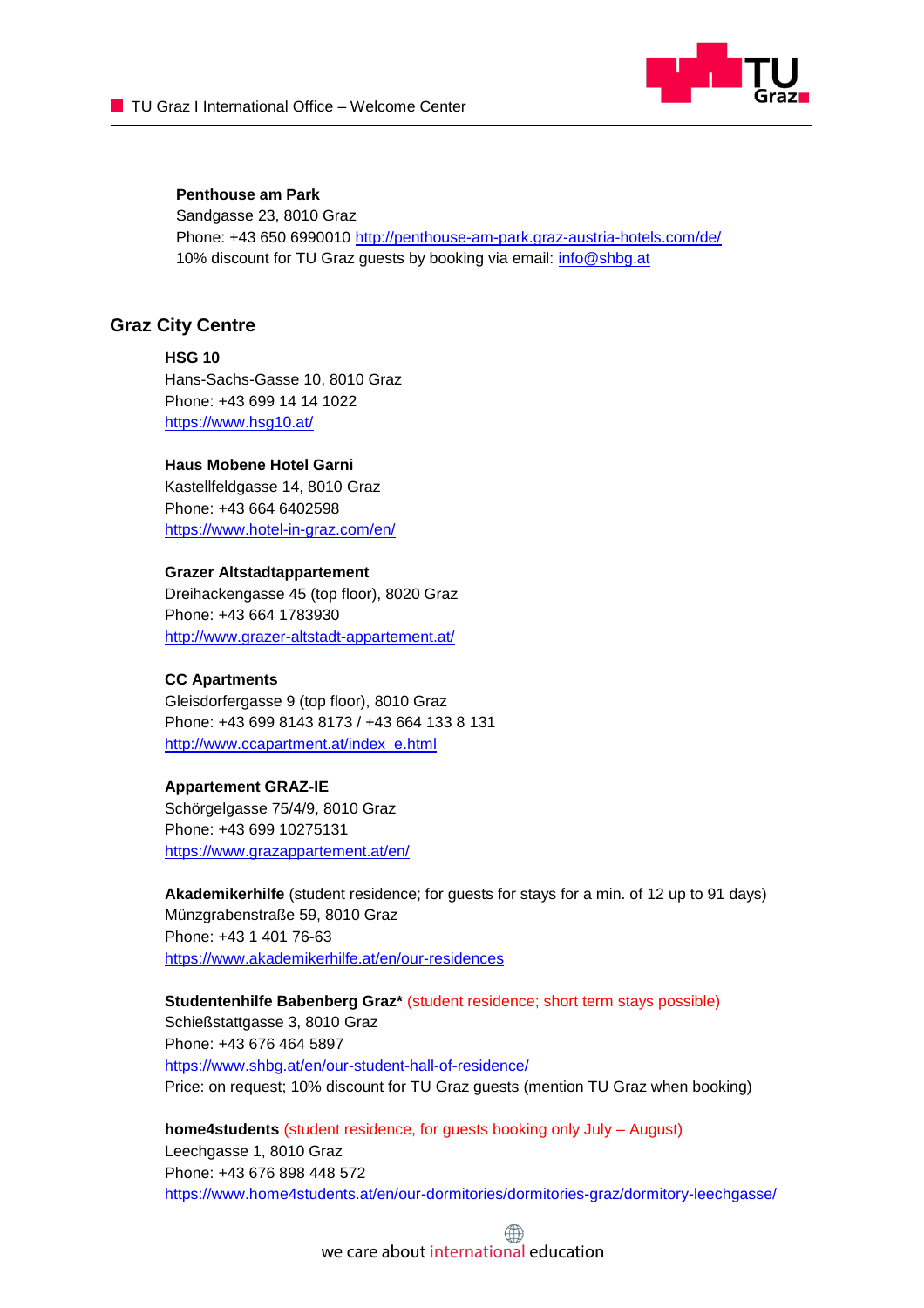

**home4Students** (student residence, for guests booking only July – August) Neutorgasse 46, 8010 Graz Phone: +43 676 898 448 572 <https://www.home4students.at/en/our-dormitories/dormitories-graz/dormitory-neutorgasse/>

**Appartement Froschkönig/Galerie** Schönaugasse 18, 8010 Graz Phone: +43 664 154 41 28 <http://www.appartement-zzz.com/english-infos/>

**Altstadt Apartments** Südtirolerplatz 7, 8020 Graz Phone: +4369911226644 <http://altstadt-appartements.at/>

**grazappartement (different apartments all over Graz)** Anita Schanner-Tesch Phone: +43 699 10 27 51 31 <https://www.grazappartement.at/en/>

**Cityappartement-Graz** Neuholdaugasse 17, 8010 Graz Phone: +43 664 1032379 <http://www.cityappartement-graz.at/>

#### **Hotel & Apartments Rückert**

Rückertgasse 4, 8010 Graz Phone: +43 316 32 30 31 <https://www.rueckert.at/en>

**Apartments Egger (Parkstrasse and Afritschgasse)**

Phone: +43 699 122 90 307 <https://apartment-graz.com/index.php/home/lang/en>

**Rafael Kaiser – Apartments (Arndtgasse or Fischergasse)** Phone: [+43 1 4022 604](tel:+14022604) <https://www.rafaelkaiser.com/en/apartments-graz/>

**Appartements Ambiente** Babenbergerstraße 46, 8020 Graz Phone: +43 676 842 489 100 <http://www.appartements-ambiente.at/>

B(l)ackhome Graz Schörgelgasse 15, 8010 Graz <https://www.blackhome.at/graz/?lang=en>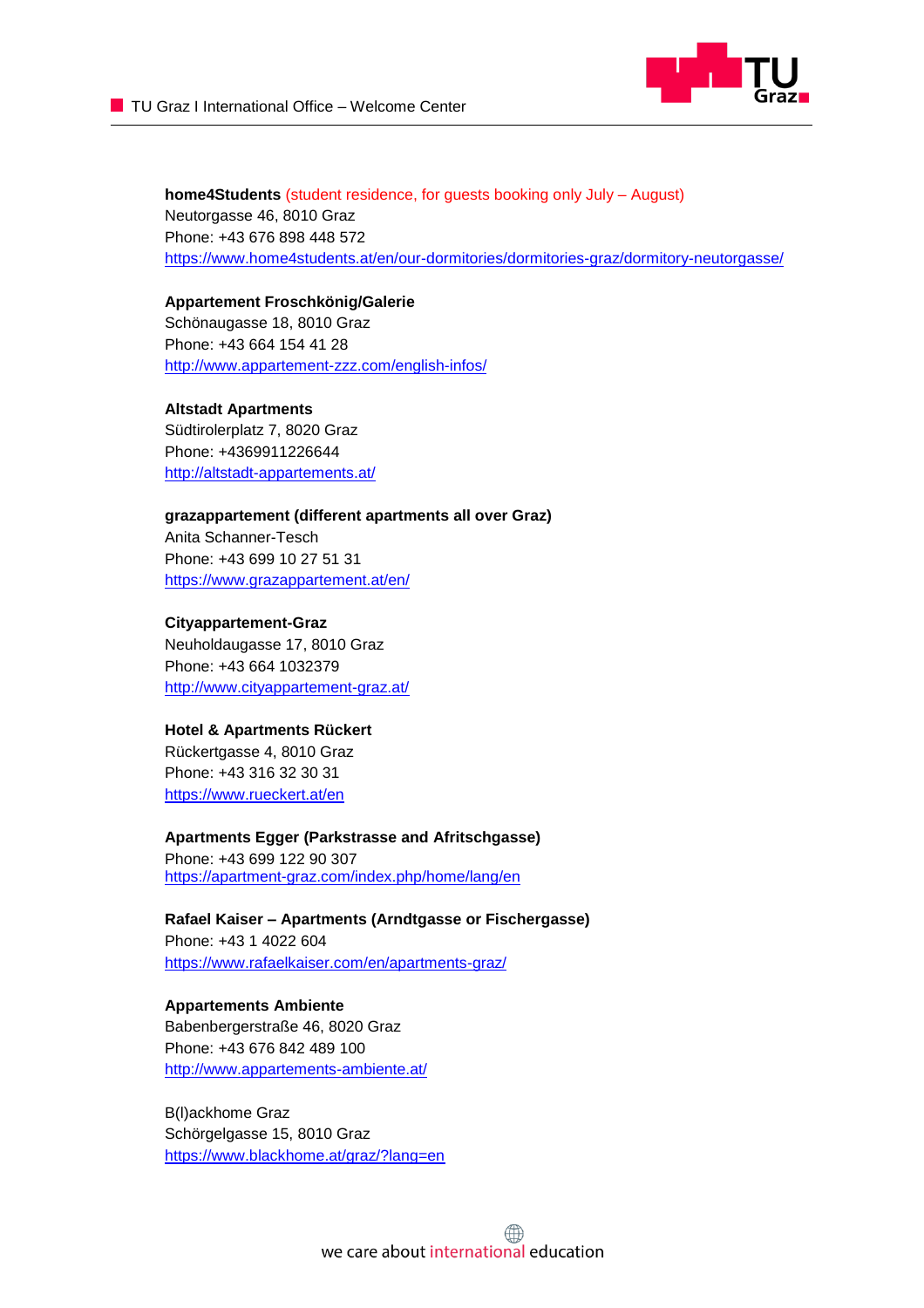

## **In the West of Graz**

#### **Appartments Alpha Graz**

Herrgottwiesgasse 58, 8020 Graz Phone: +43 676 6618079 <https://www.alpha-graz.at/en/>

## **Blümel Appartements Graz**

Steinfeldgasse 47 b-d, 8020 Graz Phone: +43 316 71 42 18 <http://www.appartement-graz.at/>

#### **Apartments Egger**

Afritschgasse Nr. 30 (top floor), 8020 Graz Phone: +43 699 122 90 307 http://apartment-graz.com/

## **Pension Steinbichler**

Gaisbergweg 7, 8020 Graz Phone: +43 316 585547 <http://www.pension-steinbichler.at/Apartment.html>

#### **Gasthof Gehringer**

Keplerstraße 33, 8020 Graz Phone: +43 664 5512142 <http://www.gasthofgehringer.at/appartements/>

## **In the North of Graz**

#### **Studio Graz**

Überfuhrgasse 47, 8020 Graz Phone: +43 664 1032379 <http://studio-graz.at/kontakt.html>

#### **Appartement Harb**

Viktor-Franz-Str. 30/3, 8051 Graz Phone: +43 316 688745 / +43 699 10249215 <https://www.appartement-harb.at/>

### **Pension Günther**

Radegunderstrasse 144, 8045 Graz Phone: +43 316 69 19 60 <http://pension-gunther.graz-austria-hotels.com/en/>

## **Domizil familiar** Pedrettogasse 21, 8045 Graz Phone: +43 316 22 57 55 <http://domizil-familiar-apartment.grazhotelsweb.com/de/>

we care about international education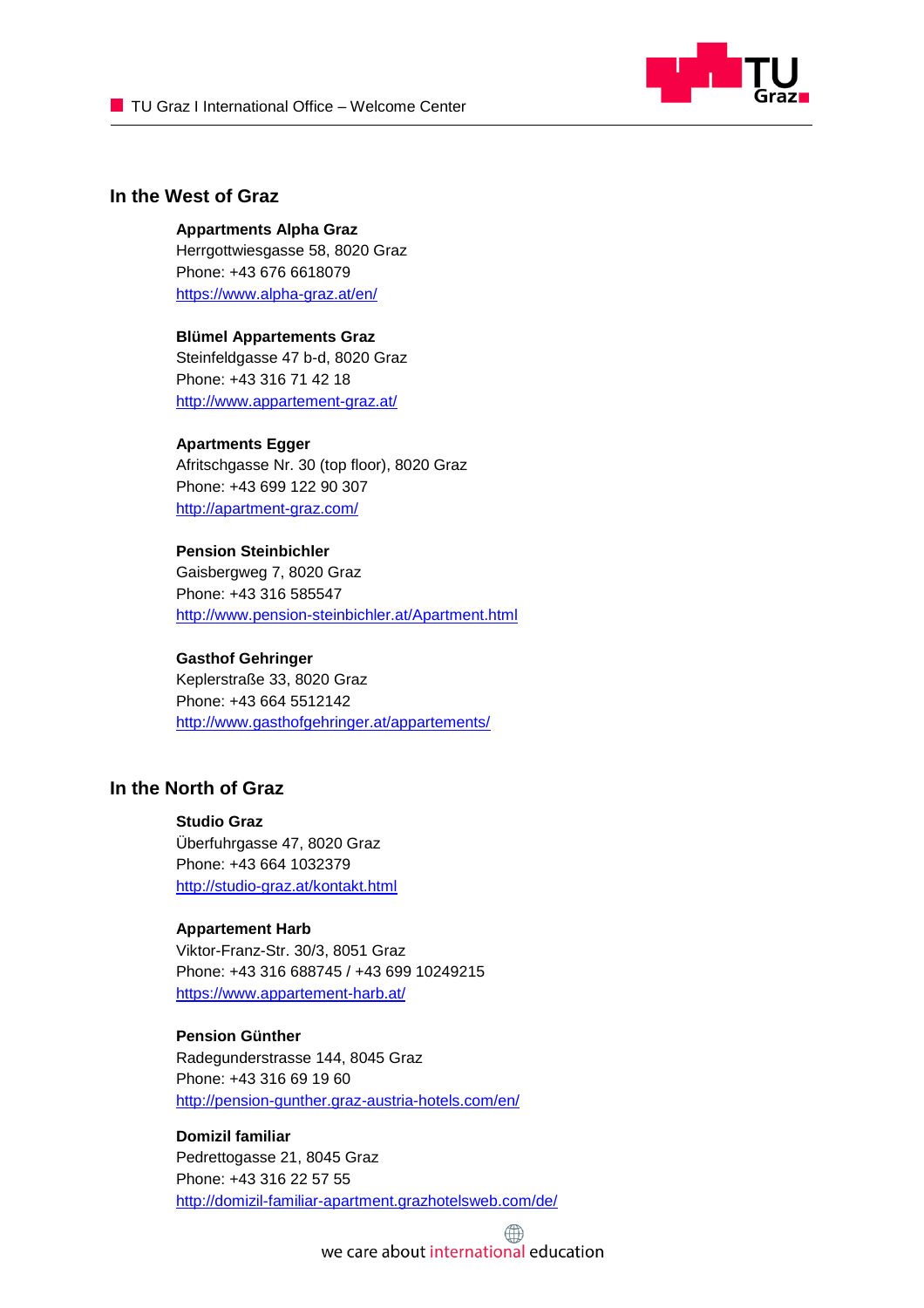

**Appartements im Garten - Haus Anna and Haus Daniela** Ursprungweg 101, 8045 Graz Phone: +43 316 69 12 53 <https://www.apartments-graz.at/?LANG=eng>

## **In the South of Graz**

## **Harrys Home Graz**

Pachern Hauptstraße 95, 8075 Hart bei Graz Phone: +43 316 49 39 00 https://www.harrys-home.com/hart-bei-graz/

#### **Ferienwohung Graz**

Münzgrabenstrasse 166, 8010 Graz Phone: +43 699 1011 7983 <http://ferienwohnung-graz.at/index.html>

#### **Appartements Anna-Maria**

Im Erlengrund 4, 8055 Graz Phone: +43 316 464898 / +43 676 3160044 <http://www.graz-appartement.at/>

## **In the East of Graz**

#### **Gästehaus Plank**

Mariatrosterstrasse 351, 8044 Graz Phone: +43 316 39 13 14 / +43 664 22 3 44 88 <http://www.plank.st/?site=1&lang=eng>

**VAÖ StudentInnenheim** (student residence, for guests for the whole year) Am Rehgrund 14, 8043 Graz Phone: +43 316 38 48 61 <https://graz-vaoe.at/?lang=en>

**The International dormitory Johannes-Kepler- Haus** Am Rehgrund 4, A-8043 Graz Tel. +43 (0)316 32 76 45 [https://www.johannes-kepler-haus.at/](http://www.johannes-kepler-haus.at/)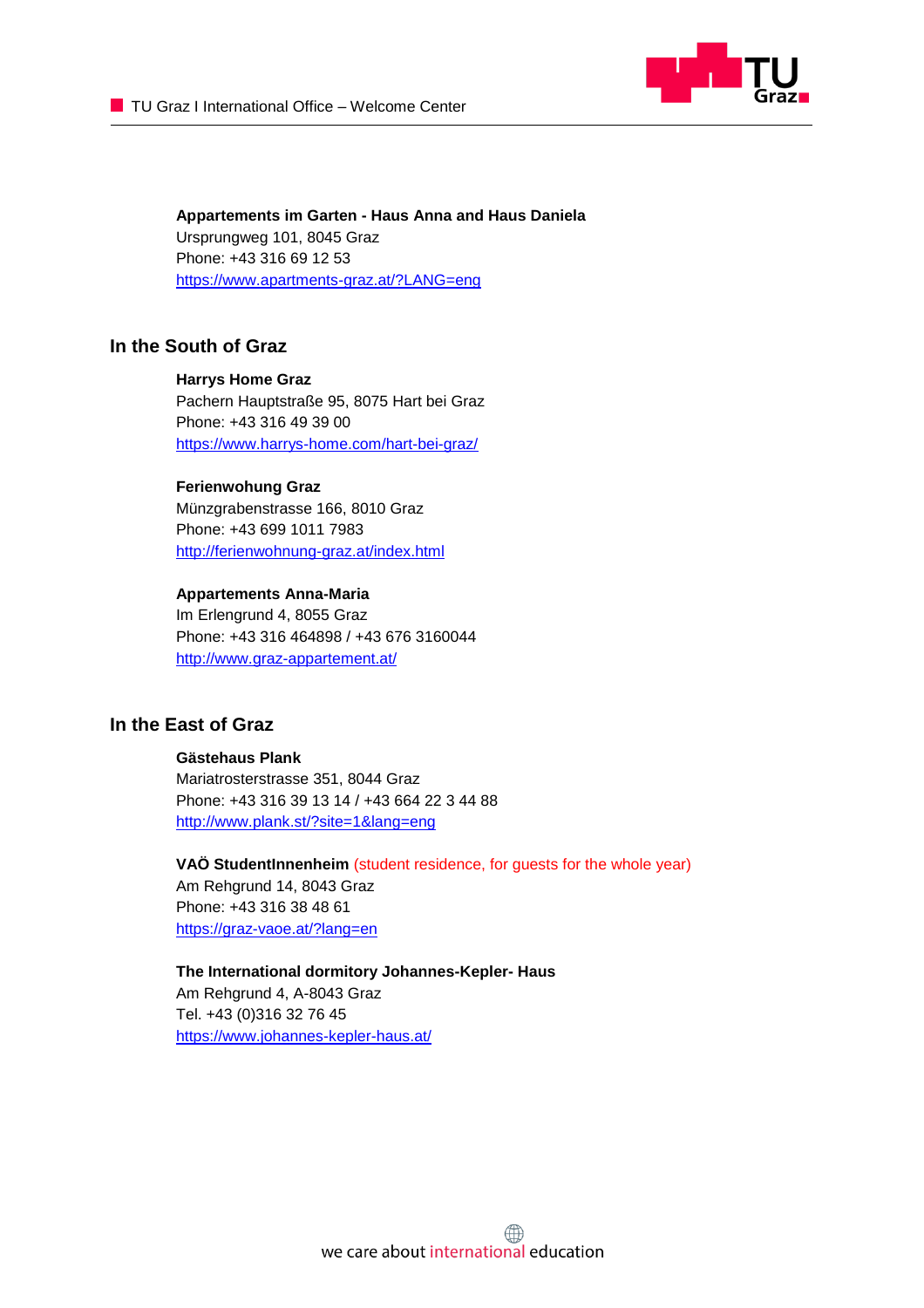

## <span id="page-12-0"></span>**Student Residences**

Please refer to the student residence websites for the room prices. Please note that often final cleaning and administration fees are added to the base price.

## **Close to all three TU Graz campuses**

- Alte Technik (Rechbauerstrasse / Lessingstrasse)
- Neue Technik (Kopernikusgasse / Petersgasse)
- Inffeldgasse

**Akademikerhilfe (Elisabethheim)**  Elisabethstraße 93, 8010 Graz Phone: +43 1 401 76 – 63 <https://www.akademikerhilfe.at/en/elisabethheim/22>

#### **Akademikerhilfe (Münze)**

Münzgrabenstraße 59, 8010 Graz Phone: +43 1 401 76 – 63 <https://www.akademikerhilfe.at/en/die-munze/6>

### **Friedrich-Schiller-Studentenheim**

Elisabethstrasse 85, 8010 Graz Phone: +43 316 32 45 00 <http://www.fssh.at/>

#### **home4students**

Leechgasse 1, 8010 Graz Phone: +43 676 898 448 572 https://www.home4students.at/en/our-dormitories/dormitories-graz/dormitory-leechgasse/

#### **home4Students**

Neutorgasse 46, 8010 Graz Phone: +43 676 898 448 572 https://www.home4students.at/en/our-dormitories/dormitories-graz/dormitory-neutorgasse/

#### **Kolpinghaus**

Adolf-Kolping-Gasse 4-6, 8010 Graz Phone: +43 316 82 94 70 – 0 <http://www.kolping-graz.at/>

#### **ÖJAB-Haus Graz**

Glacisstraße 39-41, 8010 Graz Phone: +43 316 269 369 – 1051 <https://www.oejab.at/en/students/dormitories/graz>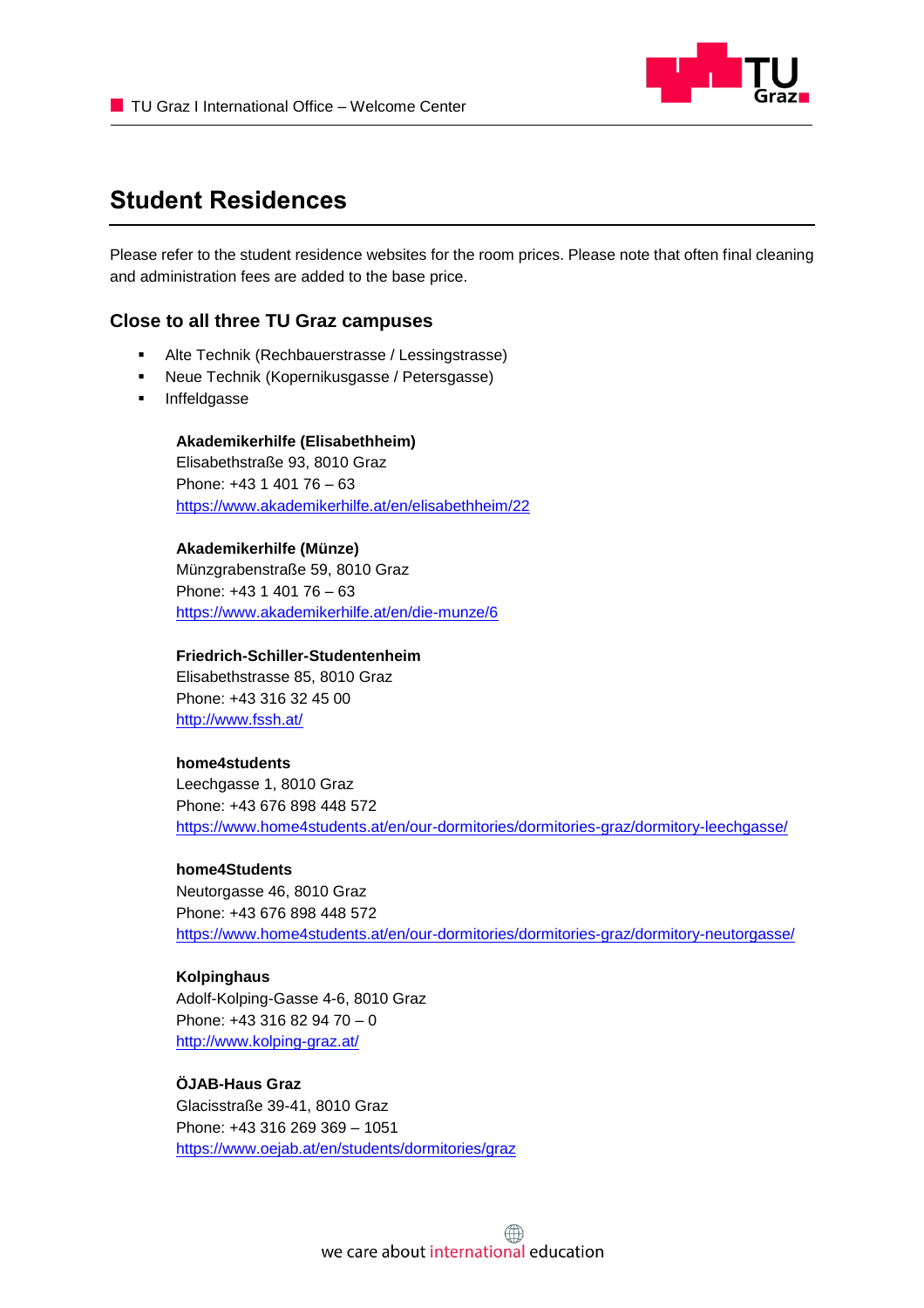

#### **OeAD housing**

Venues in "Moserhofgasse", "Steyrergasse", "Zinzendorfgasse" or "Neubaugasse" Office: Zinzendorfgasse 19, 8010 Graz Phone: +43 316 950 200 9001 https://www.oeadstudenthousing.at/en/accommodation/graz/

#### **Studentenhilfe Babenberg Graz**

Schießstattgasse 3, 8010 Graz Phone: +43 650 6990010 <https://www.shbg.at/en/our-student-hall-of-residence/>

#### **Studentenheim Kroisegg**

Elisabethstraße 42, 8010 Graz Phone: +43 316 322007 <http://www.kroisegg.at/>

## **WIST-Studierendenwohnhaus**

Moserhofgasse 20-22, 8010 Graz Phone:  $+43$  316 83 66 66 - 0 <https://www.wist-steiermark.at/en/residences/moserhofgasse-2022> Application Deadlines: winter term: 15 April; summer term: 15 December

#### **WIST-Studierendenwohnhaus**

Moserhofgasse 34, 8010 Graz Phone:  $+43$  316 83 66 66 - 0 <https://www.wist-steiermark.at/en/residences/moserhofgasse-34> Application Deadlines: winter term: 15 April; summer term: 15 December

#### **WIST-Studierendenwohnhaus**

Moserhofgasse 36, 8010 Graz Phone:  $+43$  316 83 66 66 - 0 <https://www.wist-steiermark.at/en/residences/moserhofgasse-36> Application Deadlines: winter term: 15 April; summer term: 15 December

#### **WIST-Studierendenwohnhaus**

Münzgrabenstraße 84a – 84c, 8010 Graz Phone: +43 316 83 66 66 – 0 [https://www.wist-steiermark.at/en/residences/moserhofgasse-or-munzgrabenstrasse-84a](https://www.wist-steiermark.at/en/residences/moserhofgasse-or-munzgrabenstrasse-84a-and-84c)[and-84c](https://www.wist-steiermark.at/en/residences/moserhofgasse-or-munzgrabenstrasse-84a-and-84c) Application Deadlines: winter term: 15 April; summer term: 15 December

### **Other student residences**

**Afro Asiatisches Institut** Leechgasse 24, 8010 Graz Phone: +43 316 32 26 28 <https://aai-graz.at/einrichtung/215/heimhaus/studierendenheim>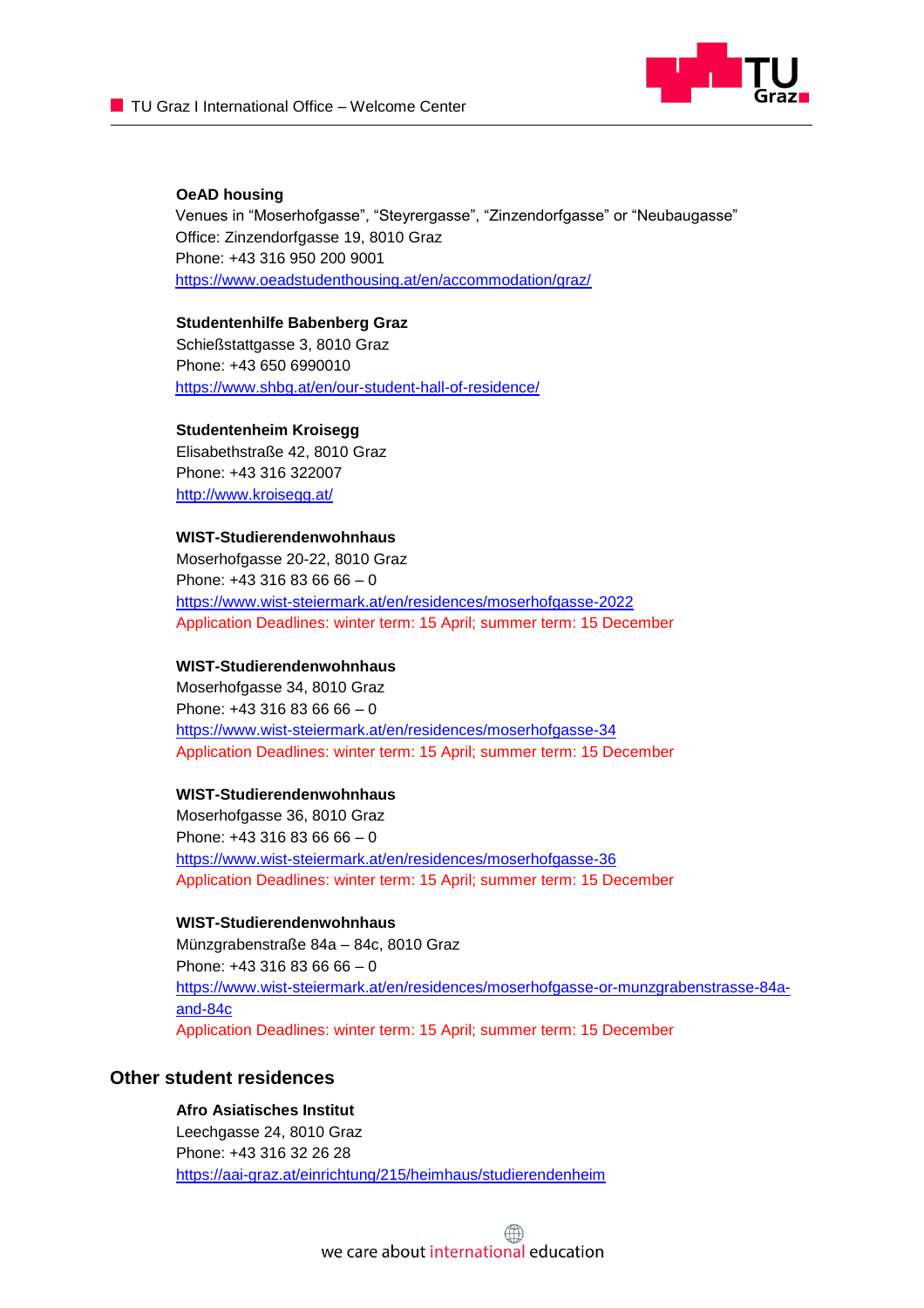

**Akademikerhilfe (Schönbrunnheim)**  Untere Schönbrunngasse 7-11, 8043 Graz Phone: +43 1 401 76 - 63 <https://www.akademikerhilfe.at/de/schoenbrunnheim/5>

**Greenbox West**  Eggenberger Allee 31, 8020 Graz Phone: +43 316 54 38 24 <https://www.greenbox.co.at/en/room/west/>

#### **Greenbox Nord**

Lindweg 31, 8010 Graz Phone: +43 316 36 22 36 <https://www.greenbox.co.at/room/nord/?lang=en>

#### **Greenbox Mitte**

Bahnhofgürtel 63, 8020 Graz Phone: +43 660 60 66 212 <https://www.greenbox.co.at/en/room/mitte/>

#### **Greenbox Zentrum**

Grenadiergasse 14, 8020 Graz Phone: +43 316 / 54 38 24 <https://www.greenbox.co.at/en/room/zentrum/>

#### **Greenbox Uni**

Elisabethstraße 69-71, 8010 Graz Phone: +43 660 / 60 66 212 <https://www.greenbox.co.at/en/room/uni/>

#### **Greenbox Coolcity**

Waagner-Biro-Straße 109, 8020 Graz Phone: +43 660 60 66 217 or +43 660 60 66 216 <https://www.greenbox.co.at/en/room/coolcity/>

#### **MILESTONE Student Living**

Bahnhofgürtel 55, 8020 Graz Phone: +43 1 90614 <https://www.milestone.net/location/milestone-graz-lend/>

## **ÖJAB-Haus Steiermark**

Liebiggasse 4, 8010 Graz Phone: +43 316 381 503 – 51 <http://www.oejab.at/site/de/studierendejugend/studierendenwohnheime/graz/steiermark>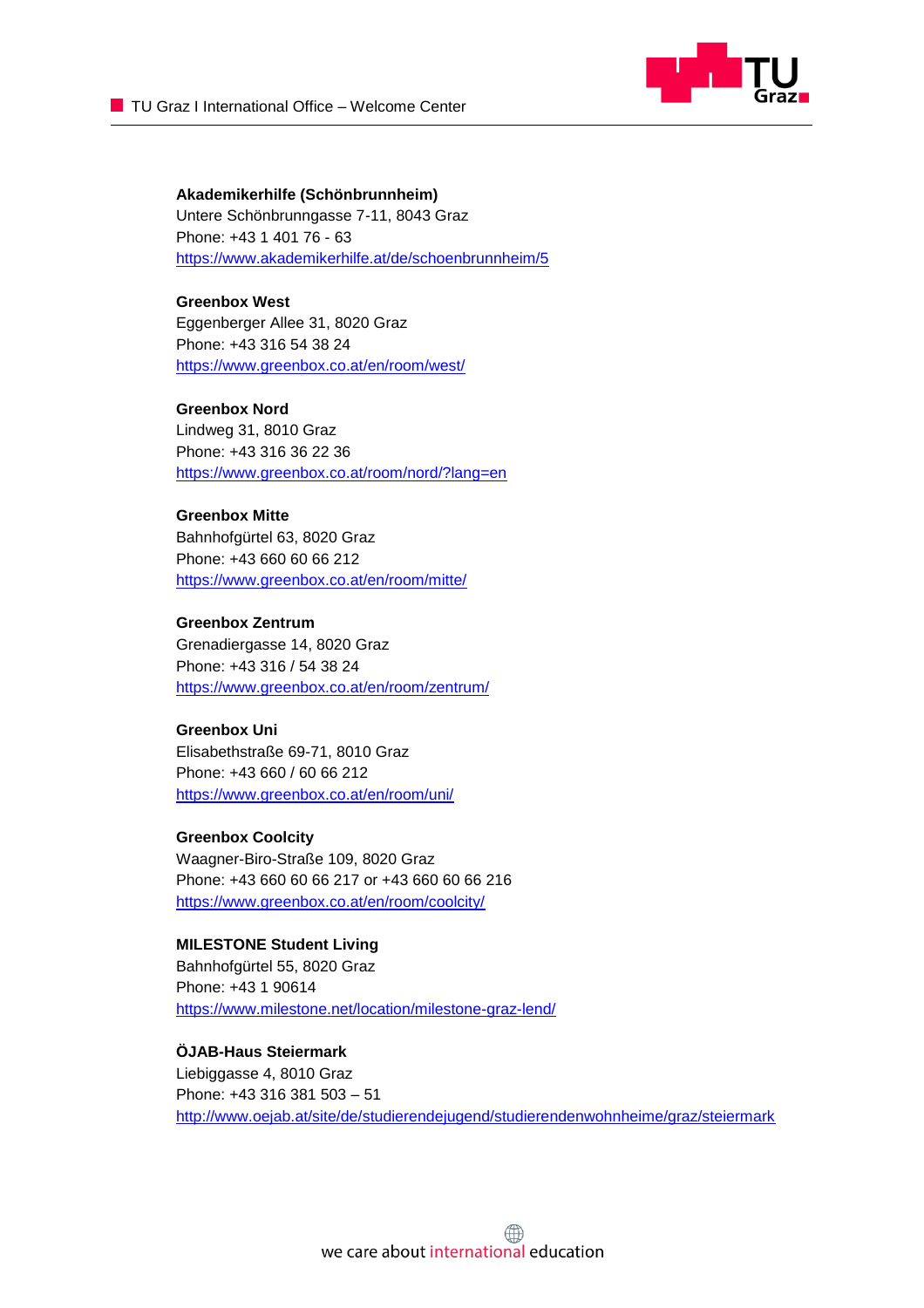

**Das internationale Studentenheim Johannes-Kepler-Haus** Am Rehgrund 4, 8043 Graz Phone: +43 316 327645 [https://www.johannes-kepler-haus.at/](http://www.johannes-kepler-haus.at/)

## **STUWO AG Studentenwohnheim**

Eggenberger Gürtel 71, 8010 Graz Phone: +43 1 23 14 50 14 <https://www.stuwo.at/studentenheime/studentenheim-graz/>

#### **VAÖ StudentInnenheim**

Am Rehgrund 14, 8043 Graz Phone: +43 316 38 48 61 [www.graz-vaoe.at](http://www.graz-vaoe.at/)

#### **WIST-Studierendenwohnhaus**

Ghegagasse 9-19, 8020 Graz Phone:  $+43$  316 83 66 66 - 0 <https://www.wist-steiermark.at/de/residences/ghegagasse-9-19> Application deadlines: winter term: 15 April; summer term: 15 December

#### **WIST-Studierendenwohnhaus**

Fröbelgasse 34, 8020 Graz Phone:  $+43$  316 83 66 66 - 0 <https://www.wist-steiermark.at/residences/froebelgasse-34> Application deadlines: winter term: 15 April; summer term: 15 December

#### **WIST-Studierendenwohnhaus (from October 1, 2020 on)**

Herbersteinstraße 4, 8020 Graz Phone:  $+43$  316 83 66 66 - 0 <https://www.wist-steiermark.at/en/residences/herbersteinstrasse-4> Application deadlines: winter term: 15 April; summer term: 15 December

## **Catholic Student Residences**

#### **Afro Asiatisches Institut**

Leechgasse 24, 8010 Graz Phone: +43 316 32 26 28 [https://aai-graz.at/einrichtung/215/heimhaus/studierendenheim#](https://aai-graz.at/einrichtung/215/heimhaus/studierendenheim)

**Katholische Hochschulgemeinde Graz (Quartier Leech)** Quartier Leech, Leechgasse 22/24, 8010 Graz Phone: +43 316 32 26 28 [Quartier Leech \(khg-graz.at\)](https://www.khg-graz.at/einrichtung/139/studierendenhaeuserreside/heime/quartierleech/article/14200.html)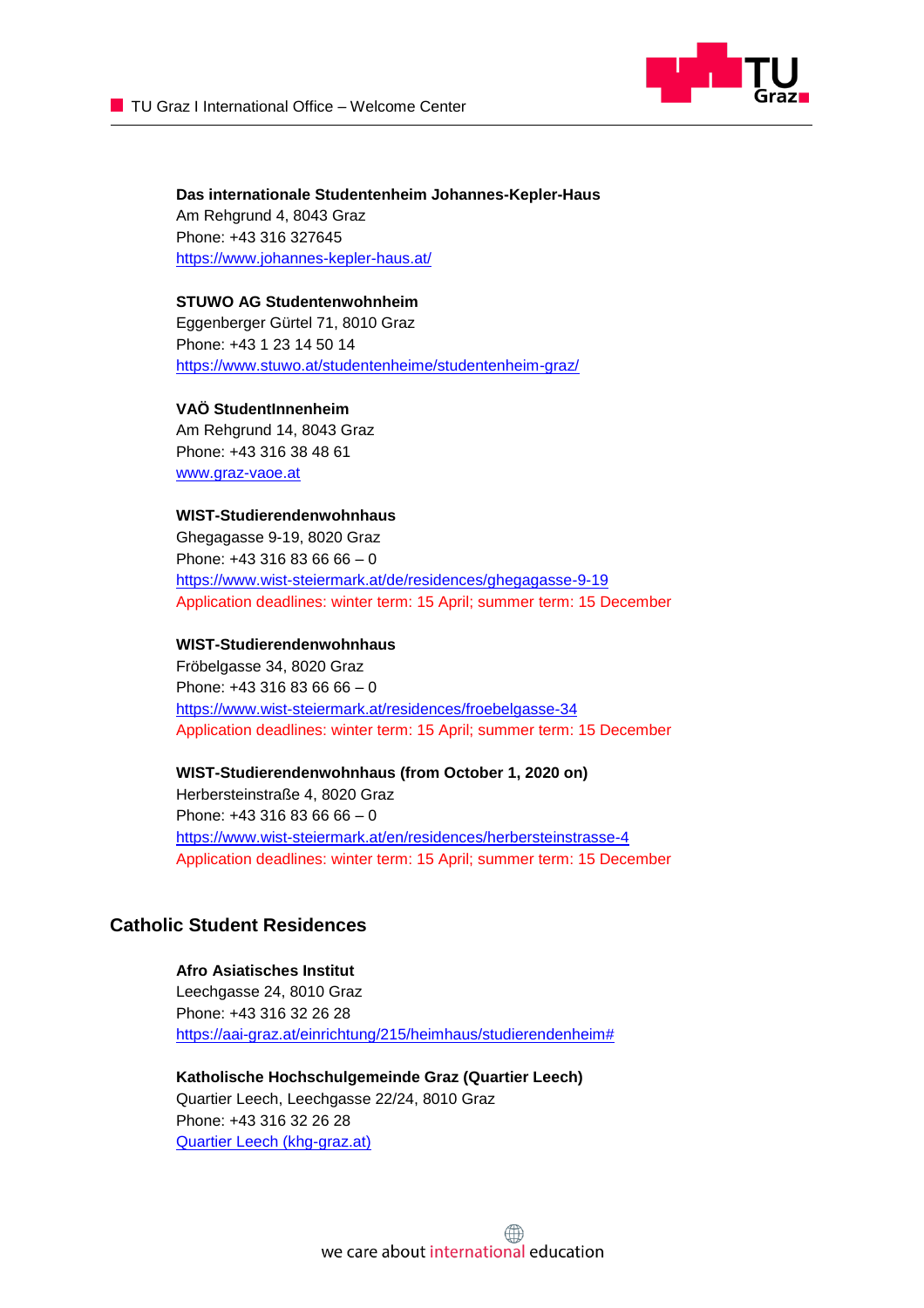

**Katholische Hochschulgemeinde Graz (Expositur Lange Gasse)** Lange Gasse 2, 8010 Graz Phone: +43 316 32 26 28 [Expositur Lange Gasse \(khg-graz.at\)](https://www.khg-graz.at/einrichtung/139/studierendenhaeuserreside/heime/expositurbuergergasse/article/14202.html)

**Katholische Hochschulgemeinde Graz (Expositur Bürgergasse)** Bürgergasse 2, 8010 Graz Phone: +43 316 32 26 28 [Expositur Bürgergasse \(khg-graz.at\)](https://www.khg-graz.at/einrichtung/139/studierendenhaeuserreside/heime/expositurbuergergasse/article/14202.html)

**Katholische Hochschulgemeinde Graz (Expositur Kroisbach)** Am Rehgrund 2, 8043 Graz Phone: +43 316 32 26 28 [Expositur Burggasse \(khg-graz.at\)](https://www.khg-graz.at/einrichtung/139/studierendenhaeuserreside/heime/expositurkroisbach/article/14206.html)

**Katholische Hochschulgemeinde Graz (Expositur Kroisbach)** Am Rehgrund 4, 8043 Graz Phone: +43 316 32 26 28 [Expositur Kroisbach \(khg-graz.at\)](https://www.khg-graz.at/einrichtung/139/studierendenhaeuserreside/heime/expositurkroisbach/article/14206.html)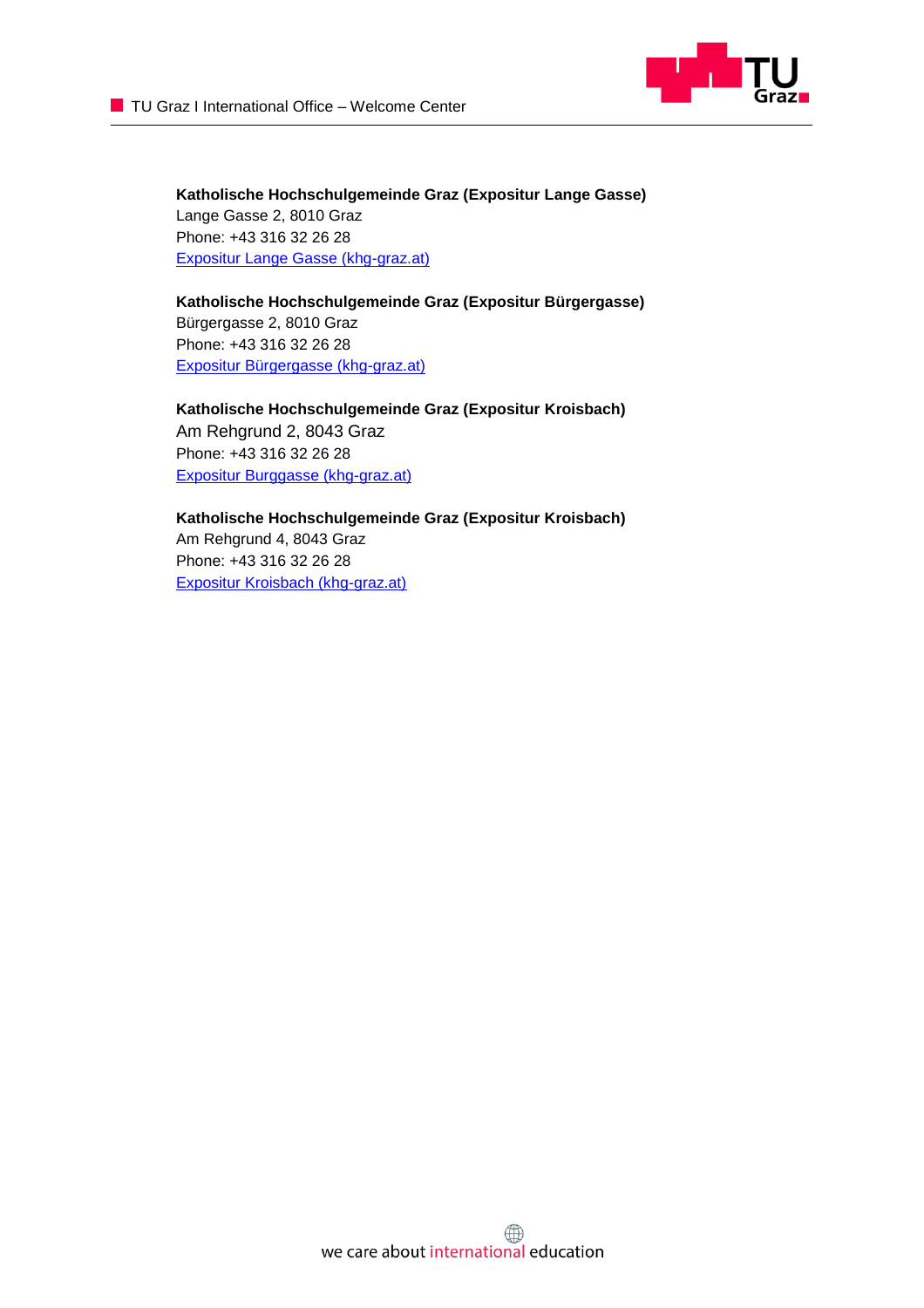

## <span id="page-17-0"></span>**(Shared) Flats and Houses**

## **For rent**

- **EXEC** Campusboard<https://campusboard.at/>
- CoLivi<https://www.colivi.com/cheap-apartments-for-rent/>
- The Black Board of the Österreichischen HochschülerInnenschaft (ÖH) <https://www.schwarzesbrett-oeh.at/wohnen/>
- Flohmarkt.at<http://www.flohmarkt.at/mietwohnung-graz/>
- Immosuchmaschine.at https://www.immosuchmaschine.at/
- **■** Immowelt.at [https://www.immowelt.at](https://www.immowelt.at/)
- Locanto.at https://graz.locanto.at/Wohnung-mieten/301/
- Service des Studentischen Wohnungsservice SWS / Graz<http://www.sws.or.at/>
- Studenteninserate.at [https://www.studenteninserate.at/rc/20-mietwohnungen/78](https://www.studenteninserate.at/rc/20-mietwohnungen/78-steiermark/83-graz) [steiermark/83-graz](https://www.studenteninserate.at/rc/20-mietwohnungen/78-steiermark/83-graz)
- WG-gesucht.de<https://www.wg-gesucht.de/>
- [Willhaben.at](http://www.willhaben.at/iad/immobilien/haus-mieten/steiermark/graz/) <https://www.willhaben.at/iad/immobilien/haus-mieten/steiermark/graz/> (house)
- Willhaben.at<https://www.willhaben.at/iad/immobilien/mietwohnungen/steiermark/graz/> (flat)
- Wohnfrei.at [https://www.wohnfrei.at](https://www.wohnfrei.at/)
- Wohnnet.at<https://www.wohnnet.at/immobilien/wohnungen/graz/#a1>

## **Facebook groups**

- Wohnungen in Graz ohne Markler:<https://www.facebook.com/groups/wohnungen.graz/>
- Wohnungen Graz provisionsfrei: <https://www.facebook.com/groups/wohnungen.graz.provisionsfrei/>
- WG-Zimmer in Graz:<https://www.facebook.com/groups/251593905043183/>
- Wohnungsbörse in Graz suchen und bieten: https://www.facebook.com/groups/400373886647122/

## **For purchase**

- [Flohmarkt.at](http://www.flohmarkt.at/immobilien-graz/) [http://www.flohmarkt.at/immobilien-graz/a](http://www.flohmarkt.at/immobilien-graz/)ngebote
- [Willhaben.at](http://www.willhaben.at/iad/immobilien/eigentumswohnung/steiermark/graz/) <https://www.willhaben.at/iad/immobilien/eigentumswohnung/steiermark/graz/> (flat)
- Willhaben.at<https://www.willhaben.at/iad/immobilien/haus-kaufen/steiermark/graz/> (house)
- Wohnnet.at<https://www.wohnnet.at/immobilien/eigentumswohnungen/graz/>
- Immosuchmaschine.at<https://www.immosuchmaschine.at/>